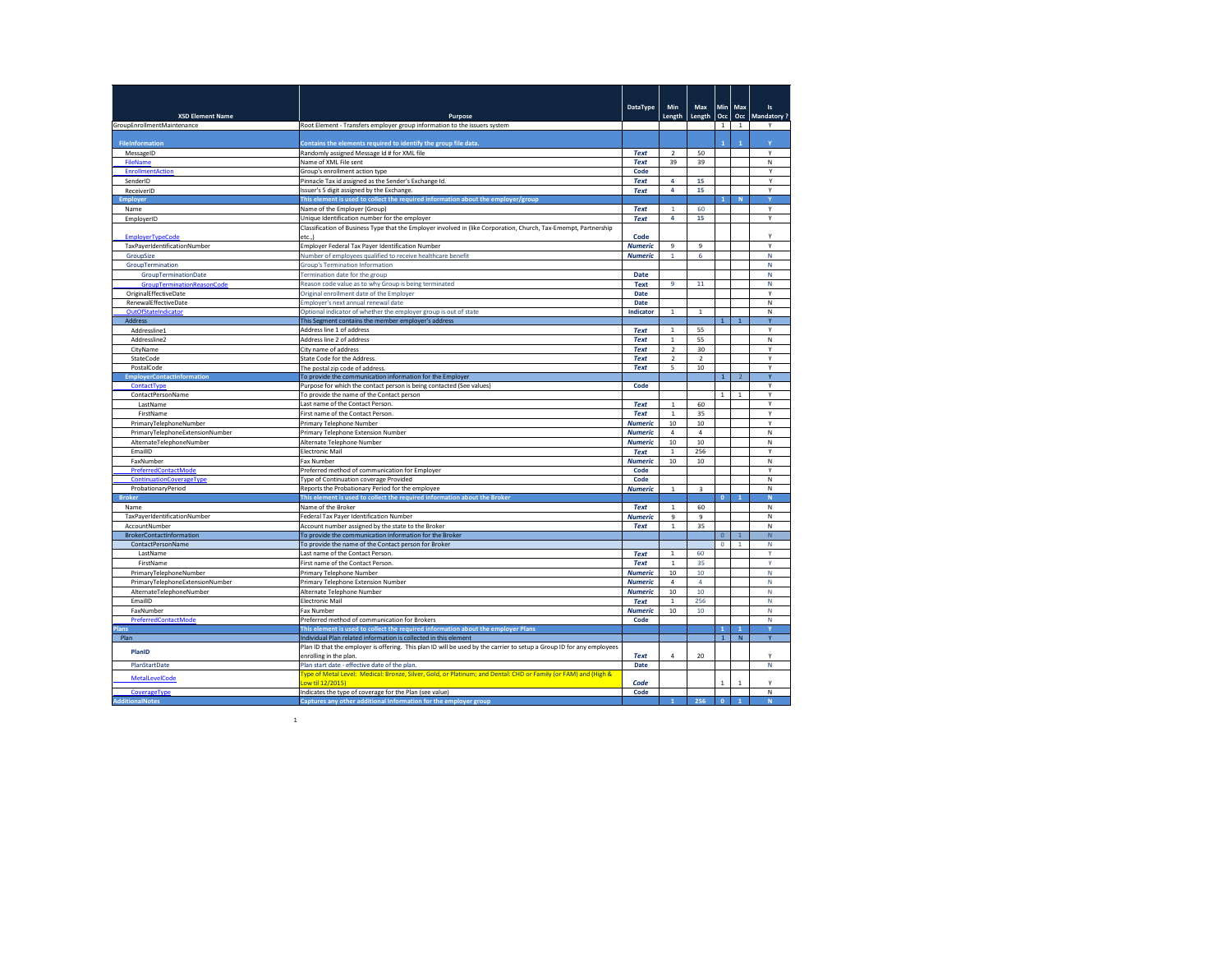| <b>XSD Node Name</b>       | Qualifier               |
|----------------------------|-------------------------|
| EnrollmentAction           | Open Enrollment         |
|                            | Maintenance             |
|                            | Terminate               |
|                            | Renewal                 |
|                            | Reinstate               |
|                            |                         |
| ContactType                | <b>Billing</b>          |
|                            | <b>Benefits</b>         |
|                            | Both                    |
|                            |                         |
| PreferredContactMode       | Mail                    |
|                            | Email                   |
|                            |                         |
| CoverageType               | <b>EMP</b>              |
|                            | FAM                     |
|                            |                         |
| MetalLevelCode             | Bronze                  |
|                            | Silver                  |
|                            | Gold                    |
|                            | Platinum                |
|                            | <b>Family or FAM</b>    |
|                            | CHD                     |
|                            | High                    |
|                            | Low                     |
|                            |                         |
| ContinuationCoverageType   | Ċ                       |
|                            | $\overline{\mathsf{s}}$ |
|                            |                         |
| OutOfStateIndicator        | N                       |
|                            | Y                       |
|                            |                         |
| EmployerTypeCode           | C-Corp                  |
|                            | S-Corp                  |
|                            | Self-Employed           |
|                            | Partnership             |
|                            | TaxExempt-Organization  |
|                            | Church                  |
|                            | LocalGovernment         |
|                            | ForeignGovernment       |
|                            | Sole Proprietorship     |
|                            |                         |
| FileName                   | <xml filename=""></xml> |
|                            |                         |
|                            |                         |
| GroupTerminationReasonCode |                         |
|                            | Voluntary               |
|                            | InVoluntary             |